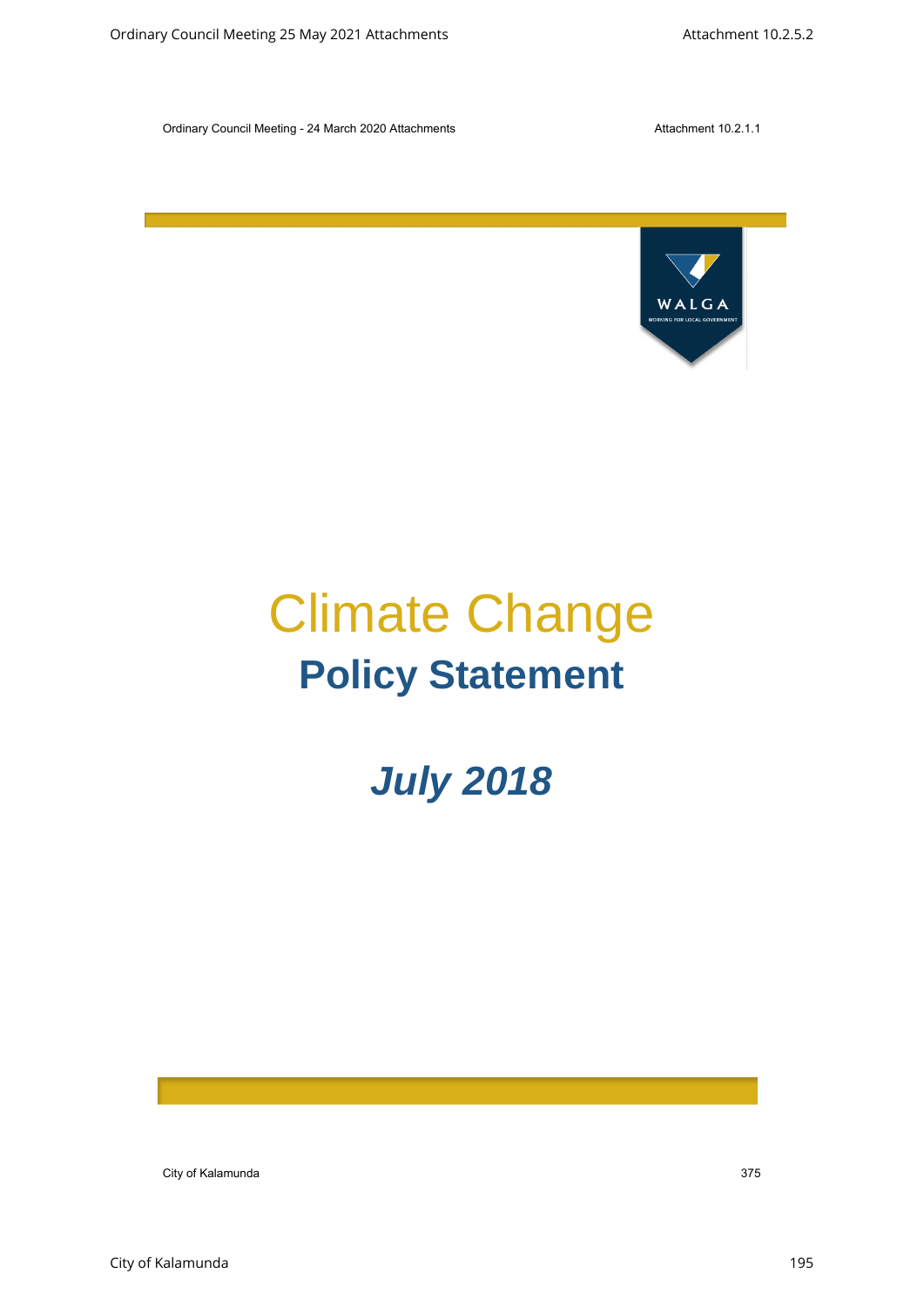

#### **Version tracking**

|                | WALGA                   |                                                                       |                |                                                                                                                                                                                                      |  |
|----------------|-------------------------|-----------------------------------------------------------------------|----------------|------------------------------------------------------------------------------------------------------------------------------------------------------------------------------------------------------|--|
|                |                         |                                                                       |                |                                                                                                                                                                                                      |  |
|                |                         |                                                                       |                |                                                                                                                                                                                                      |  |
|                | <b>Version tracking</b> |                                                                       |                |                                                                                                                                                                                                      |  |
|                | Version<br>number       | Date                                                                  | Author         | <b>Comments / Modifications</b>                                                                                                                                                                      |  |
| $\mathbf{1}$   |                         | February<br>2018                                                      | Laura<br>Simes | Major revision of 2009 Climate Change Policy<br>Statement, taking into account sector responses to the<br><b>WALGA Climate Change Position Statement Review</b><br>Discussion Paper (November 2017). |  |
| $\overline{c}$ |                         | May<br>2018                                                           | Laura<br>Simes | Revisions taking into account sector comments on the<br>Draft Climate Change Policy Statement (March 2018).<br>Reviewed by Nicole Matthews and Mark Batty.                                           |  |
| 3              |                         | July<br>2018                                                          | Laura<br>Simes | Addition to include support for communities impacted, as<br>recommended by State Council (July 2018).                                                                                                |  |
|                | ONE70                   | LV1, 170 Railway Parade<br>West Leederville WA 6007<br>(08) 9213 2000 |                |                                                                                                                                                                                                      |  |
|                |                         |                                                                       |                |                                                                                                                                                                                                      |  |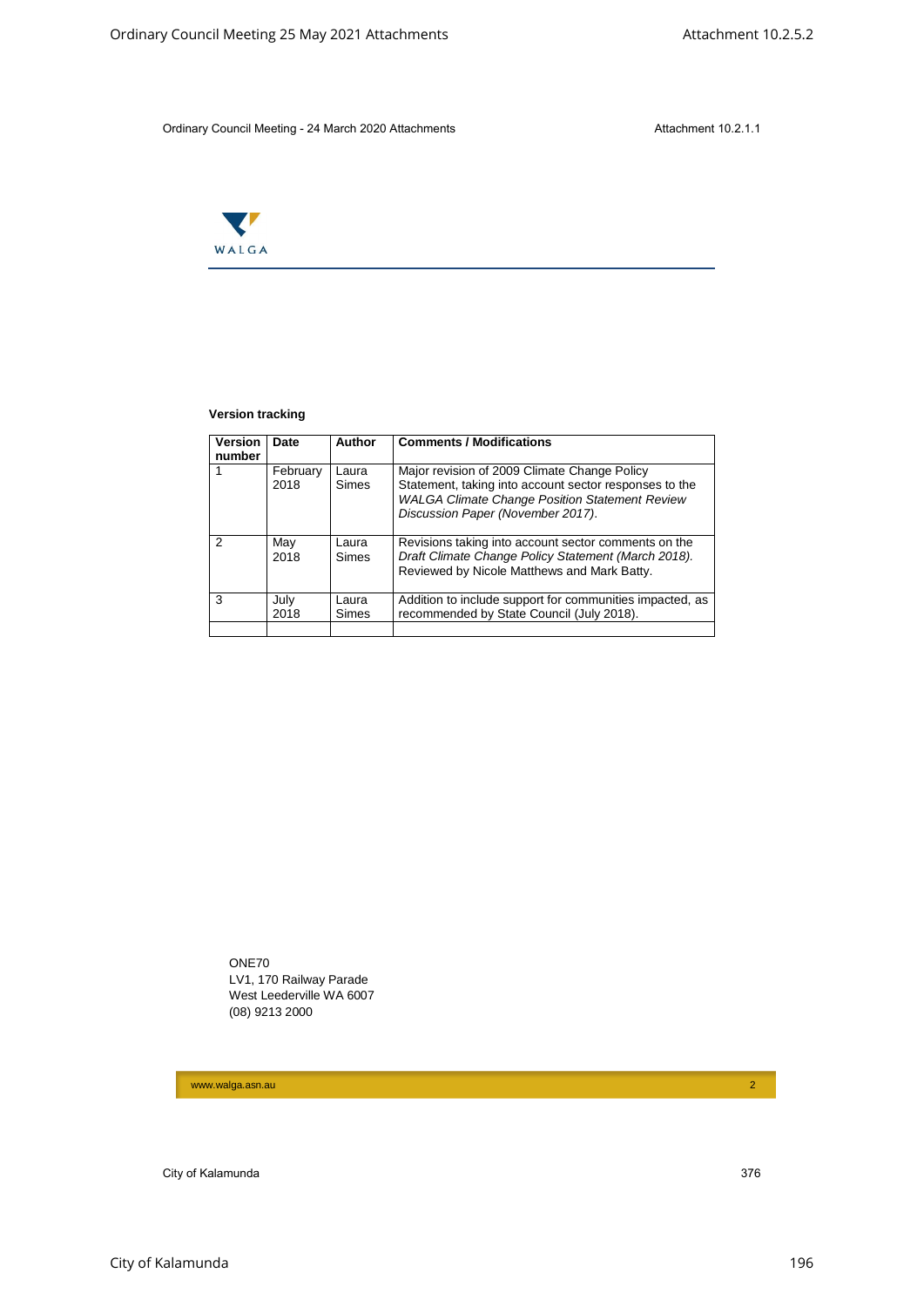

# **1.0 Policy Statement**

#### **Local Government acknowledges**:

- I. The science is clear: climate change is occurring and greenhouse gas emissions from human activities are the dominant cause. City of Kalamunda 37 May 2021 Attachments<br>
Children Chinary Council Meeting 25 May 2021 Attachments<br>
Council Meeting 25 May 2021 Attachments<br>
The Sales May 2021 Attachments<br>
Council Meeting 25 May 2021 Attachments<br>
Council
	- II. Climate change threatens human societies and the Earth's ecosystems.<br>III. Urgent action is required to reduce emissions, and to adapt to the impact Urgent action is required to reduce emissions, and to adapt to the impacts
	- from climate change that are now unavoidable. IV. A failure to adequately address this climate change emergency places an unacceptable burden on future generations.

**Local Government is committed** to addressing climate change.

#### **Local Government is calling for:**

- I. Strong climate change action, leadership and coordination at all levels of government.
- II. Effective and adequately funded Commonwealth and State Government climate change policies and programs.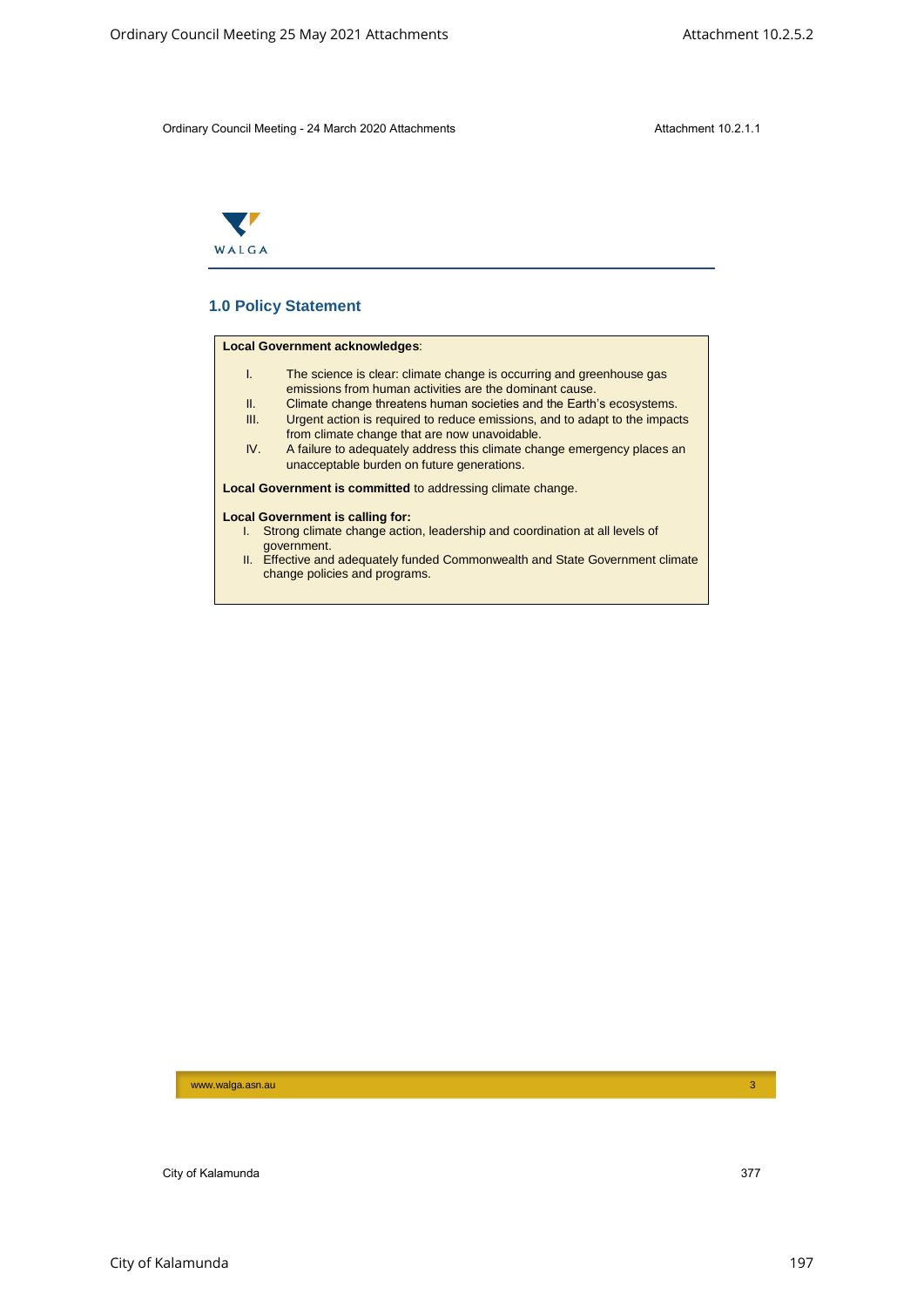

# **2.0 Rationale**

#### **2.1 Purpose and intent of this document**

Climate change is a key issue for Local Governments that impacts almost all aspects of their operations and responsibilities.

This Policy Statement represents the consolidated position of Western Australian Local Governments regarding this important issue.

WALGA will promote the Climate Change Policy Statement and act consistently with its content. The Policy Statement will form the basis for WALGA's climate change advocacy on behalf of the WA Local Government sector.

Individual Local Governments are encouraged to support and utilise this Policy Statement in developing and implementing their own climate change strategies and programs, but are not bound by the Policy.

### **2.2 The science is clear**

**International scientific consensus is that climate change is occurring, and human activities are the dominant cause.**

The *Fifth Assessment Report*, the latest report of the scientific consensus-based Intergovernmental Panel on Climate Change (IPCC), found:

W*arming of the climate system is unequivocal, and since the 1950s, many of the observed changes are unprecedented over decades to millennia. The atmosphere and ocean have warmed, the amounts of snow and ice have diminished, sea level has risen, and the concentrations of greenhouse gases have increased<sup>1</sup> .*

*Most aspects of climate change will persist for many centuries even if emissions of CO<sup>2</sup> are stopped<sup>2</sup> .*

*Surface temperatures will remain approximately constant at elevated levels for many centuries after a complete cessation of net anthropogenic CO<sup>2</sup> emissions. Due to the long time scales of heat transfer from the ocean surface to depth, ocean warming will continue for centuries. Depending on the scenario, about 15 to 40% of emitted CO<sup>2</sup> will remain in the atmosphere longer than 1,000 years. It is virtually certain that global mean sea level rise will continue beyond 2100, with sea level rise due to thermal expansion to continue for many centuries<sup>3</sup> .* City of Care of City Associated Artistic process of City Associates Attachment 10.2.5.2<br>
Children City Council Meeting 25 May 2021 Attachments<br>
28 Ordinary Council Meeting 25 May 2021 Attachment<br>
28 Ordinary Council Meeti

Further, the IPCC has also found:

*It is extremely likely* [95–100%] *that human influence has been the dominant cause of the observed warming since the mid-20th century*. 4

www.walga.asn.au 44 Australia and authority and authority and authority and authority and authority and authority and 44 Australia and 44 Australia and 44 Australia and 44 Australia and 44 Australia and 44 Australia and 44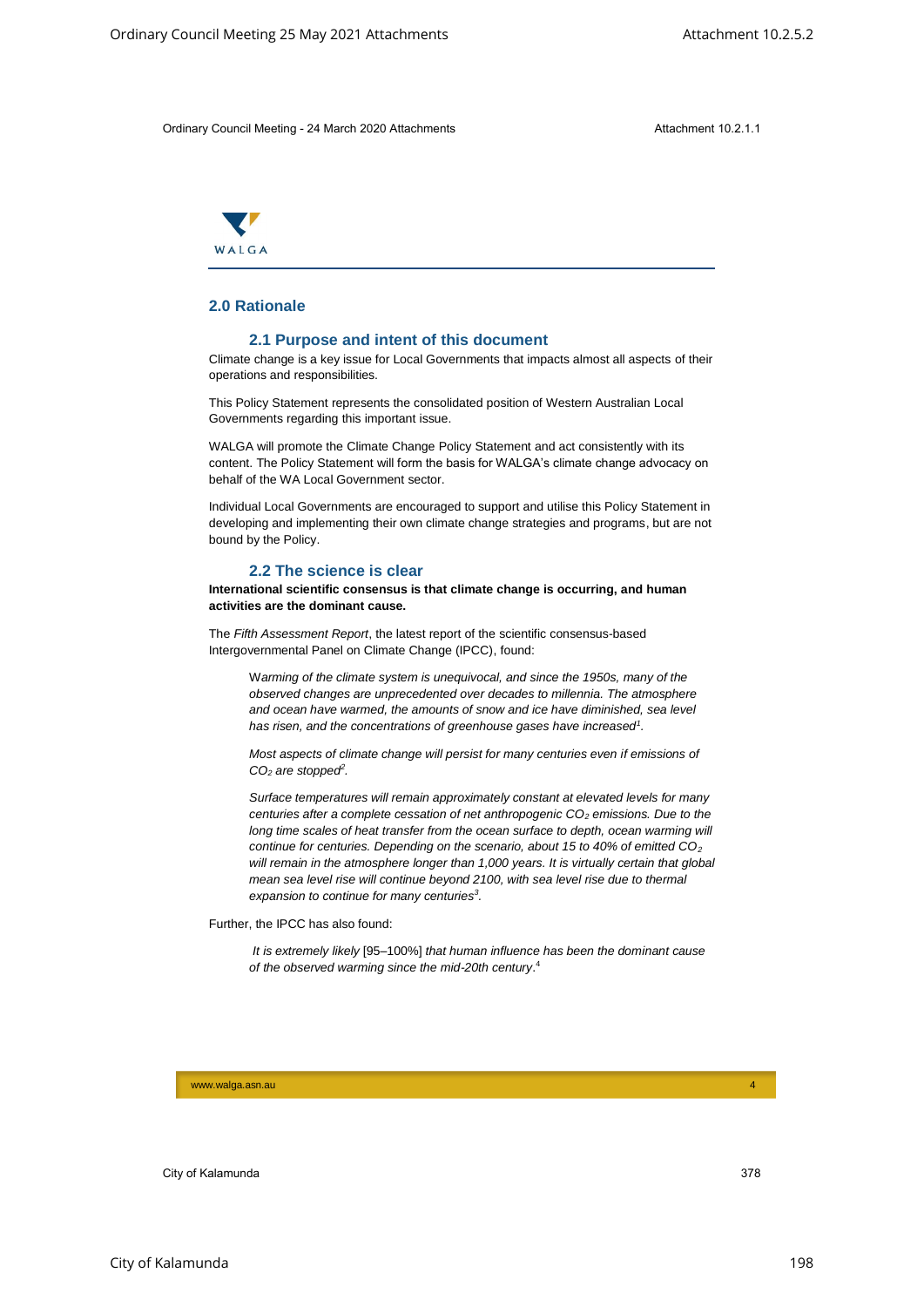

# **2.3 Climate change is a global threat, and Australia has committed to being part of the solution**

As a signatory to the Paris Agreement under the United Nations Framework Convention on Climate Change and the United Nations Sustainable Development Goals (SDGs), Australia has committed to taking action on climate change and to ensuring that mitigation and adaptation action is equitable and consistent with the aims of the SDGs.

**Local Government is committed to meeting international obligations through Australia's participation in protocols and agreements established under the UNFCCC, including but not limited to the Paris Agreement and successive international treaties.**

The Paris Agreement expressly recognises the importance of engagement at all levels of government<sup>5</sup>. Local Government is committed to contributing to national and international emissions reduction targets to achieve the Paris Agreement goal of limiting global temperature rise to well below 2° Celsius and to pursue efforts to limit the temperature increase even further to 1.5° Celsius.

**Local Government acknowledges** that current worldwide commitments under the Paris Agreement are insufficient to achieve even the 2° Celsius goal<sup>6</sup>. Australia is a developed country with among the highest per capita greenhouse gas (GHG) emissions in the world<sup>7</sup>. Recognising this, **Local Government calls on the Commonwealth Government show international leadership, by committing to a more ambitious Paris target.**

**Local Government recognises** that both the impacts of climate change and the policy responses required to contribute to the avoidance of dangerous climate change have significant equity implications<sup>8</sup>. These equity considerations have domestic and international dimensions, for both present and future generations and for the survival of other species. Climate change disproportionately affects disadvantaged and marginalised groups<sup>9</sup> including the poor and rural and regional communities. City of the City of the City of the City of the City of the City of the City of the City of the City of the City of the City of the City of the City of the City of the City of the City of the City of the City of the City

#### **Local Government supports an equitable transition to a carbon constrained world:**

- **globally**, the right of developing countries to increase their share of global wealth in ways that remain within the ecological capacities of the planet;
- $\triangleright$  **domestically**, the need to equitably share the cost of climate change adaptation and mitigation and ensure disadvantaged and marginalised groups receive adequate support. This includes provision of support and incentives for communities impacted by the transition (eg, by fostering innovation, and supporting workforce adjustment packages and new employment opportunities).

**Local Government supports the United Nations Sustainable Development Goals, and supports climate change action as part of a broader sustainable development agenda.** 

www.walga.asn.au 5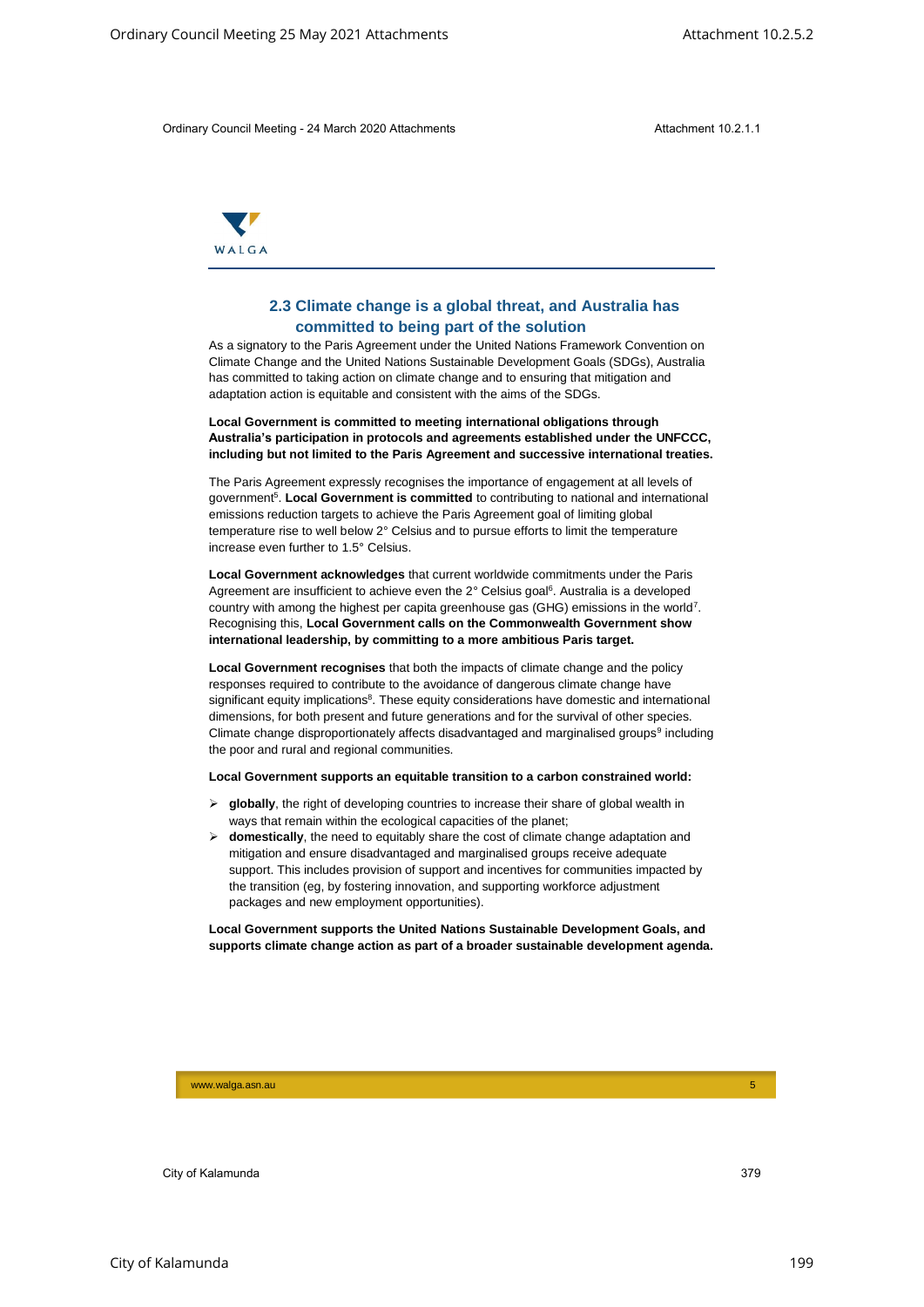

# **2.4 Local Government is already acting on climate change, but all levels of Government must act**

**For Australia to meet its international obligations, all levels of government must act. The Western Australian and Commonwealth Governments have an obligation to address climate change in partnership with Local Government, and in consultation with the community.** Circulary Scarce of May 2021 Attachments<br>
Civitary Oracid Meeting 25 May 2021 Attachment<br>
Sunchment 10.2.5.1<br>
Civitary Oracid Meeting 25 May 2021 Attachment<br>
2.4 Local Government is already acting on climate changes<br>
TV M

#### **Local Government calls on the Western Australian and Commonwealth Governments**

**to** develop a formalised coordinated approach, such as in the form of a Commonwealth/State/Local Government partnership agreement or Intergovernmental Agreement, establishing consistent and coordinated principles, objectives and actions across Australia that provides for long-term planning to address climate change.

#### **The strategic, long-term planning that Local Government seeks from the Western Australian and Commonwealth Governments includes:**

- $\geq$  adequate ongoing funding for essential research, science and innovation to underpin climate change policy initiatives and program design $10$
- $\triangleright$  taking direct responsibility for the delivery of mitigation actions, adaptation and resilience planning in areas that lend themselves to centralised coordination at Western Australian or Commonwealth Government level;
- $\triangleright$  embedding climate change mitigation and adaptation considerations in Government projects and policies (government procurement, land management, development, investment strategies that move away from fossil fuels etc.);
- $\triangleright$  partnering with and resourcing Local Government to deliver community emissions reduction programs that are most effectively implemented at the Local Government level;
- $\triangleright$  removing existing barriers to climate mitigation and adaptation actions by Local Government; and
- ensuring all decisions are guided by the precautionary principle.

**Local Government calls on the Commonwealth Government to** develop and implement a national plan for action to:

- meet Australia's international obligations;
- ensure Australia is prepared to adapt to the impacts of climate change; and
- navigate the pathway to a low carbon economy, fostering innovation, new employment opportunities and economic growth.

**Local Government calls on the Western Australian Government** for a major revision and update of the 2012 climate change strategy<sup>11</sup>.

www.walga.asn.au 6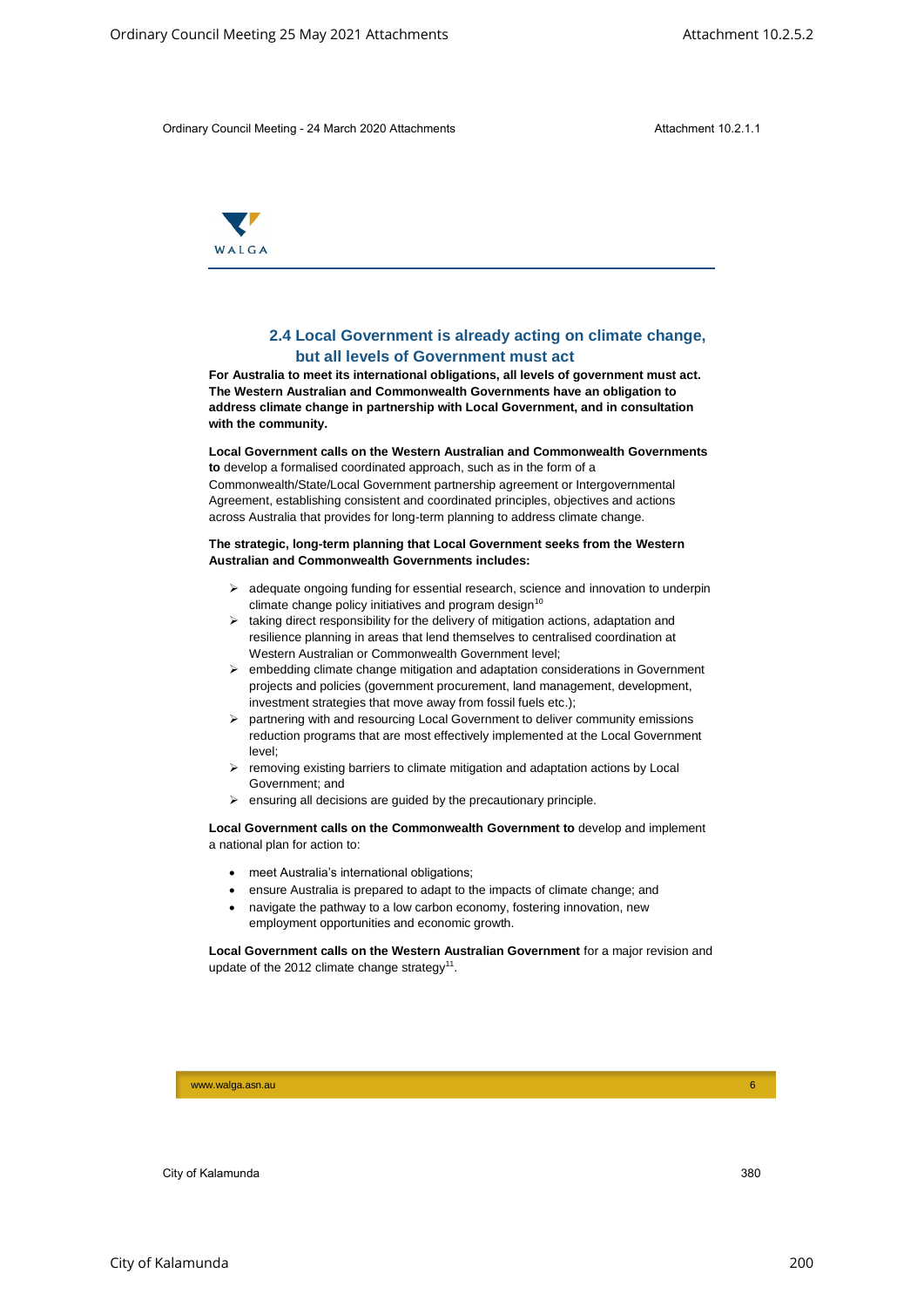

#### **2.5 Local Government urges effective mitigation action**

**Local Government recognises that there is a global climate emergency which requires urgent action.** 

**Local Government is committed** to reducing operational GHG emissions and supporting the reduction of GHG emissions in the community.

**Local Government recognises** that Australia has the capacity to contribute to global climate change mitigation, by reducing emissions now, in a way that creates positive opportunities for communities, business and the economy.

**Local Government acknowledges** a successful response to the challenge of climate change requires cross-sectoral action by government, business and the community.

However, there are insufficient long-term Western Australian and Commonwealth Government plans or resources directed to climate change action. There is a particularly significant policy vacuum within the Western Australian Government, with negligible demonstrated or coordinated leadership or long-term planning. Australia and the world is seeing a shift away from fossil fuels towards energy efficient and renewable technologies that includes widespread uptake of rooftop solar<sup>12</sup>, battery storage<sup>13</sup>, energy trading<sup>14</sup>, virtual power plants<sup>15</sup>, electric vehicles<sup>16</sup>, energy efficiency and energy productivity<sup>17</sup>. The market, business, insurers, many Local Governments, communities and (other) State Governments are moving in this direction**. Local Governments are calling on the Western Australian and Commonwealth Governments** to accelerate action and remove barriers to transition to a low carbon, energy efficient economy. City from 2 Council Mechanic 2 May 2021 Attachments<br>
City of Austin 251 14<br>
City of Austin 251 Ordinary 2021 Attachment<br>
2.5.1 Octil Government trigges effective militigation action<br>
Local Covernment trigges effective mil

**Local Government considers** a wide range of policy measures - from regulatory intervention and market-based mechanisms (such as an emissions trading scheme) through to voluntary schemes, education and behaviour change programs - are required to successfully achieve emissions reduction targets.

As part of the required national plan for action, **Local Government calls on the Commonwealth Government to** put in place efficient, effective and equitable measures to drive national emissions reductions.

Local Government is in a unique position to drive and implement mitigation programs, foster innovation and support sustainability at the community level, and has had successful collaborations and partnerships to implement such programs in the past<sup>18</sup>.

**Local Government calls on the Commonwealth Government to** partner with Local Government in its efforts to further reduce GHG emissions, including through:

- $\triangleright$  renewable energy projects (small scale and large scale);
- $\triangleright$  energy efficiency projects (eg, mass LED public lighting retrofits);
- $\triangleright$  waste management;
- $\triangleright$  enabling take-up of new renewable and sustainable technologies; and

www.walga.asn.au 7 - 200 meters and 200 meters and 200 meters and 200 meters and 200 meters and 200 meters and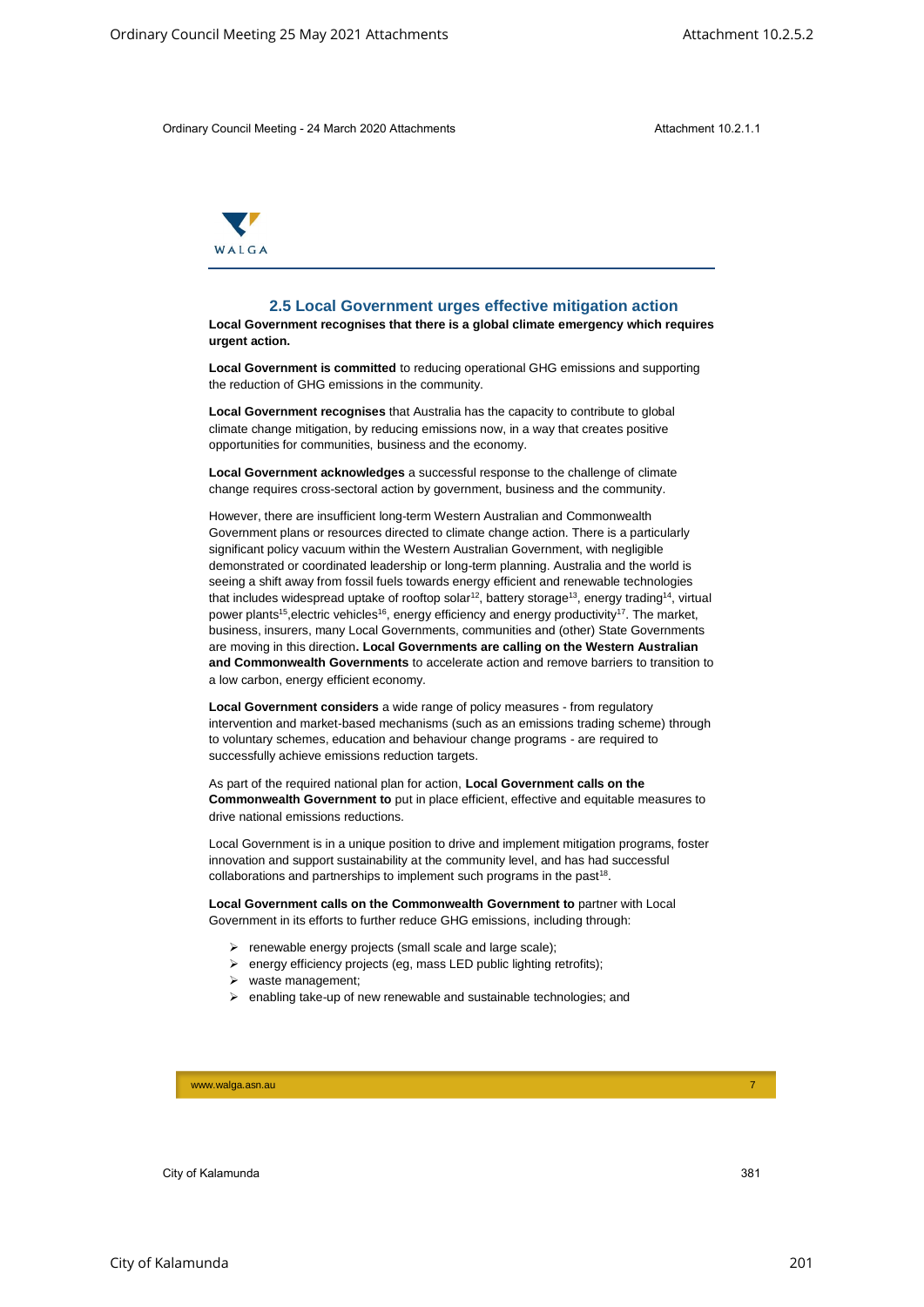

 accelerating the take up of low or zero emissions vehicles (eg, Local Government electric vehicle fleets, installation of electric vehicle charging stations).

#### **Local Government calls on the Western Australian Government to:**

- $\triangleright$  follow the lead of the other States and Territories and introduce a State-level renewable energy and/or emissions reduction target;
- $\triangleright$  ensure that statutory planning policies are consistent with climate change mitigation priorities (eg, maintaining and increasing urban forest to reduce heat island effect, best practice building energy efficiency etc.); and
- $\triangleright$  drive mass LED public lighting retrofits, by addressing the regulatory hurdles and unaligned incentives that act as a disincentive to the uptake of low cost, energy efficient public lighting.

**Local Government calls on the Environmental Protection Authority** to take a stronger regulatory role in assessing and recommending conditions to mitigate the GHG emissions associated with major projects within the Environment Impact Assessment process<sup>19</sup>.

# **2.6 Local Government urges effective adaptation and resilience planning**

**Local Government is committed** to the common goal of ensuring that Western Australia's human communities and natural ecosystems have the resources and assistance to enable them to build maximum resilience and adapt to climate change impacts that are now understood to be unavoidable.

**Local Government asserts** that it is the responsibility of all spheres of Australian Government to ensure that their decisions, policies and programs take into consideration the likely impact of climate change on current and future human settlements, natural resources and ecosystems and facilitate adaptation to these. These include but are not limited to disaster relief, national security, environment, energy, infrastructure and land use planning, water, housing, health and transport.

**Local Government notes** there are some policies, programs and limited funding for *coastal* adaptation in Western Australia, and a body of work completed in relation to bushfire planning and management. While this action is welcome, it is insufficient, and there is currently only *minimal* capacity and resourcing available to adapt to other effects of climate change, such as changes in temperature and rainfall, extreme weather events such as heatwaves and floods, flow-on effects such as the health and social impacts of climate change. City of the City of the City of the City of the City of the City of the City of City of City of City of City of City of City of City of City of City of City of City of City of City of City of City of City of City of City

In many cases, Local Governments do not have the financial resources to shoulder the cost of implementing adaptation measures alone. This must be a shared responsibility.

www.walga.asn.au 8 | 2002 | 2003 | 2004 | 2005 | 2006 | 2006 | 2006 | 2007 | 2008 | 2008 | 2008 | 2008 | 2008 |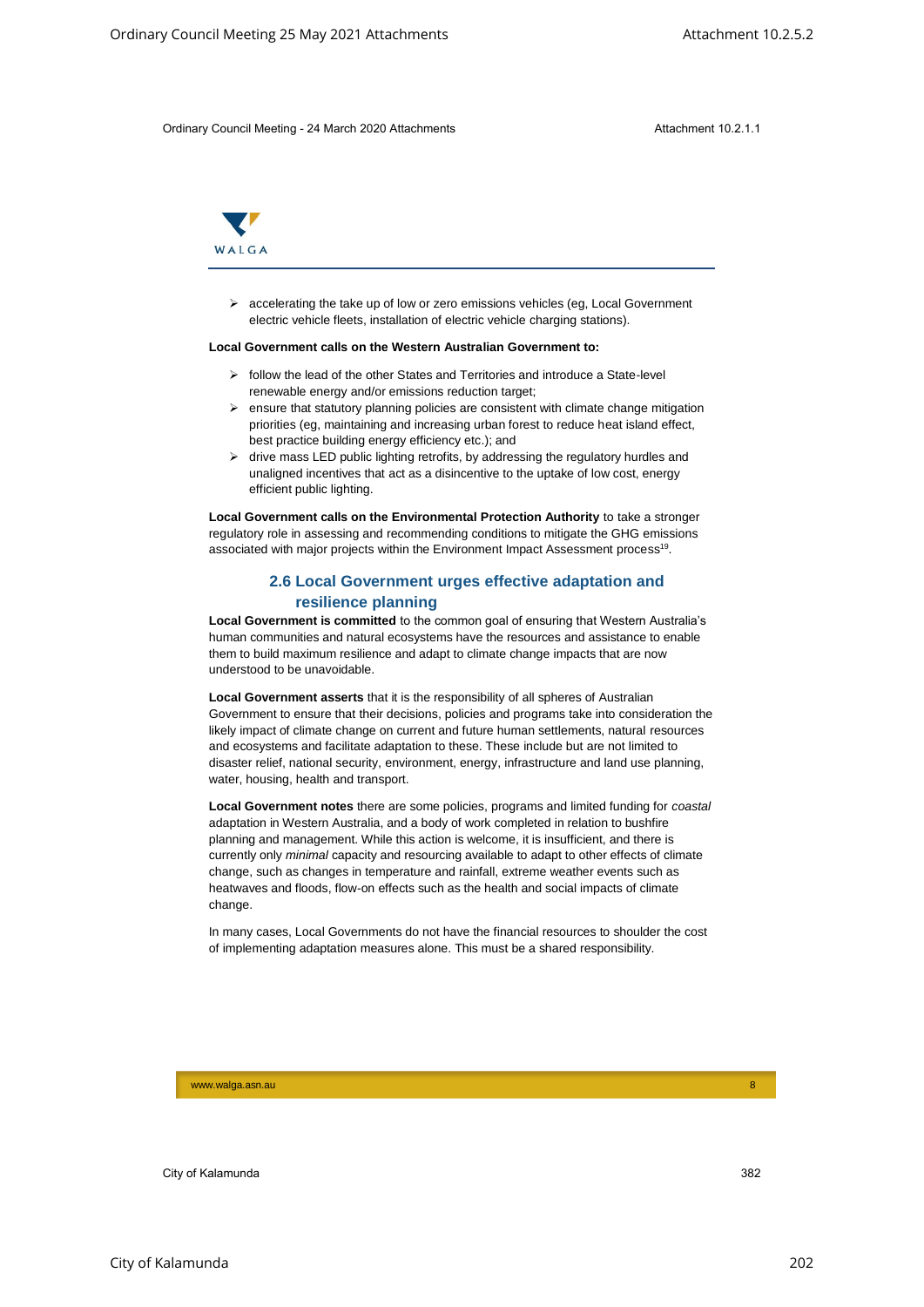

#### **Effective adaptation and resilience planning by Western Australian and Commonwealth Governments includes:**

- $\triangleright$  a strategic approach to progressing and funding action for climate change adaptation and building resilience;
- adequate assistance, including funding, for Local Governments and Commonwealth and State agencies engaged in adaptation action;
- $\triangleright$  recognising and planning for the impacts of climate change on biodiversity and agricultural productivity, particularly in relation to biosecurity;
- $\triangleright$  sustainable management of water resources;
- providing greater certainty for Local Governments managing their risk and liability flowing from adaptation planning decisions;
- a State-Wide Coastal Hazard Map;
- coastal management legislation in Western Australia to define and establish principles, objects, actions, roles and responsibilities for integrated coastal zone management, with specific reference to planned and managed retreat;
- ensuring the Western Australian planning system adequately incorporates consideration of climate change effects and adaptation issues; and
- $\triangleright$  hazard identification and planning beyond coastal planning, into current and expected effects of changes on extreme weather events, bushfires, biodiversity, invasive flora and fauna, health, social impacts etc.

**Local Government is also calling for national and state emergency management and disaster relief policies that adequately incorporate climate change in their planning and implementation.** Western Australia Natural Disaster Relief and Recovery Arrangements (WANDRRA) financial measures need to provide funding to reinstate a damaged or destroyed asset to a more disaster resilient standard, where this is an appropriate and cost effective response based on likely recurrence of the disaster event. City Council Meeting 25 May 2021 Attachments<br>
City of City of Real 2021 Attachments<br>
City of City of Real 2021<br>
The City of Real 2021 Attachments Attachments<br>
City of City of City of Real 2021<br>
The City of City of Real 20

-

www.walga.asn.au 9 | 2002 | 2003 | 2004 | 2005 | 2006 | 2007 | 2008 | 2009 | 2009 | 2009 | 2009 | 2009 | 2009 |

<sup>1</sup> IPCC (2013). "Summary for Policymakers*"* in *Climate Change 2013: The Physical Science Basis. Contribution of Working Group I to the Fifth Assessment Report of the Intergovernmental Panel on Climate Change.* Cambridge University Press, Cambridge, United Kingdom and New York, NY, USA at 4. Available at: [https://www.ipcc.ch/report/ar5/wg1/.](https://www.ipcc.ch/report/ar5/wg1/)

 $2$  As above, at 27.

<sup>&</sup>lt;sup>3</sup> As above, at 28.

<sup>4</sup> As above, at 17. The term "extremely likely" is defined by the IPCC as having an assessed likelihood of 95-100%: See "Chapter 1: Introduction" in *Climate Change 2013: The Physical Science Basis. Contribution of Working Group I to the Fifth Assessment Report of the Intergovernmental Panel on Climate Change.* Cambridge University Press, Cambridge, United Kingdom and New York, NY, USA at 121 (footnote 2).

<sup>5</sup> United Nations Framework Convention on Climate Change (2015) *Adoption of the Paris Agreement*, 21st Conference of the Parties, Paris: United Nations at 2. Available at: [http://unfccc.int/files/home/application/pdf/paris\\_agreement.pdf.](http://unfccc.int/files/home/application/pdf/paris_agreement.pdf)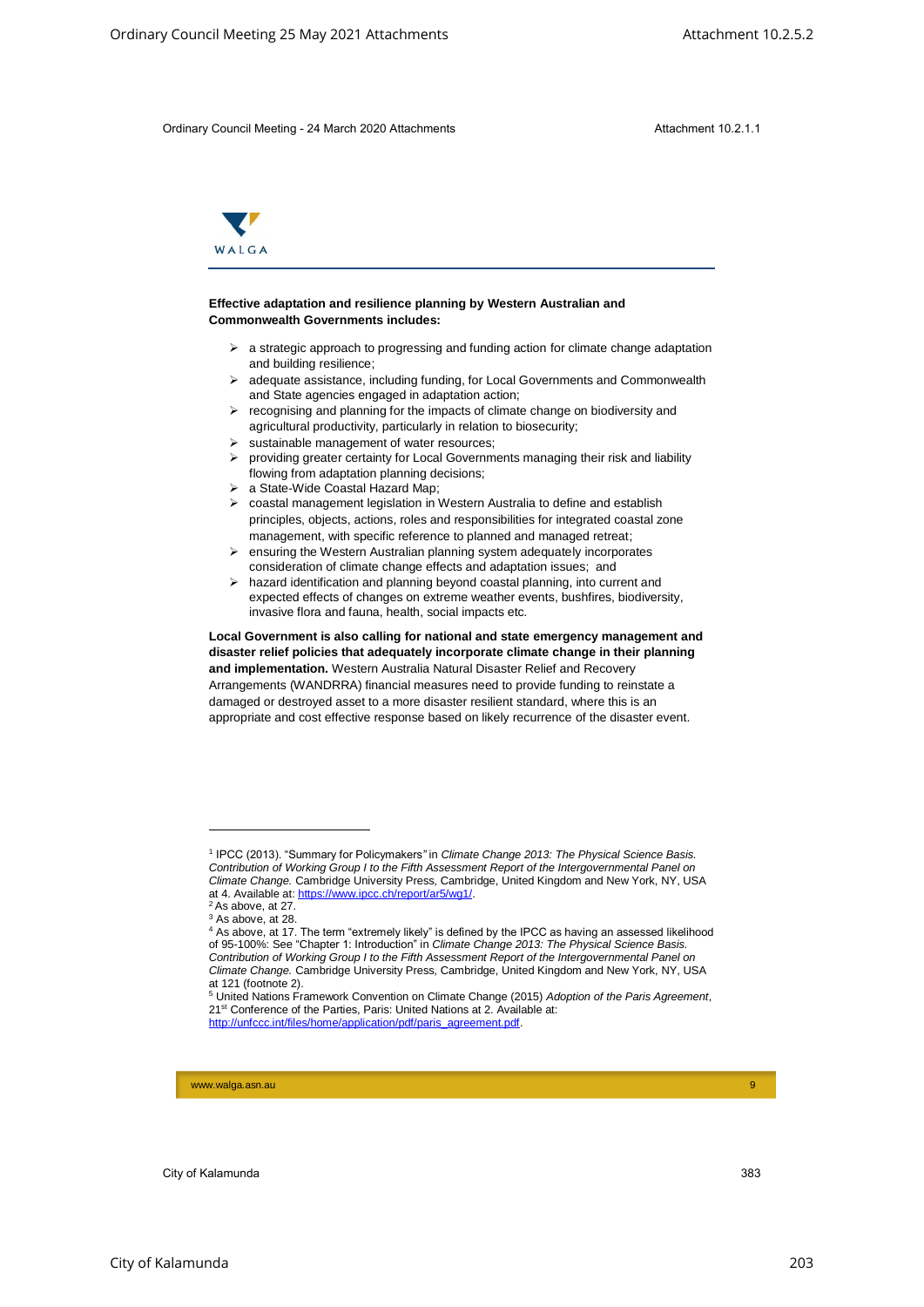

-

<sup>6</sup> The Climate Action Tracker (Climate Analytics, Ecofys & NewClimate Institute) calculates the gap in current policies, Paris Commitments and the emissions reductions required to keep the world at a 1.5℃ and a 2.0 ℃ increase. Available here: https://climateactiontracker.org/glob [gaps/.](https://climateactiontracker.org/global/cat-emissions-gaps/)<br><sup>7</sup> Australia has the highest per capita emissions of the OECD countries, and the seventh highest per

capita in the world after Kuwait, Brunei, Qatar, Belize, Oman and Bahrain: CAIT Climate Data Explorer (World Resources Institute) (2018). *GHG Emissions Totals Excluding Land Use Change and Forestry Per Capita 2014*. Available at: [http://cait.wri.org/historical.](http://cait.wri.org/historical)

<sup>8</sup> Althor, G. et al. Global mismatch between greenhouse gas emissions and the burden of climate change. *Sci. Rep*. 6, 20281; doi: 10.1038/srep20281 (2016).Available at:

<u>https://www.nature.com/articles/srep20281</u>.<br><sup>9</sup> "People who are socially, economically, culturally, politically, institutionally or otherwise marginalised. are especially vulnerable to climate change" IPCC (2014). Summary for Policymakers" in *Climate Change 2014: Impacts, Adaptation, and Vulnerability. Part A: Global and Sectoral Aspects. Contribution of Working Group II to the Fifth Assessment Report of the Intergovernmental Panel on Climate Change*. Cambridge University Press, Cambridge, United Kingdom and New York, NY, USA, at 6. Available at[: http://www.ipcc.ch/report/ar5/wg2/.](http://www.ipcc.ch/report/ar5/wg2/) See also CSIRO (2015). *Climate Change Adaptation for Health and Social Services*, edited by Rae Walker and Wendy Mason. CSIRO Publishing, and L Rickards et al. (2016). *On the Frontline: Climate Change & Rural Communities.*  Climate Commission. Available at [https://www.climatecouncil.org.au/ruralreport.](https://www.climatecouncil.org.au/ruralreport) City of Care of May 2021 Attachments<br>
City of May 2021 Attachments<br>
Council Meeting 25 May 2021 Attachments<br>
Council Meeting 25 May 2021 Attachments<br>
Council Meeting 25 May 2021 Attachments<br>
The Grand Meeting 25 May 2021 A

<sup>10</sup> For example, BOM and CSIRO's Climate Change in Australia: [https://www.climatechangeinaustralia.gov.au/,](https://www.climatechangeinaustralia.gov.au/) Western Australian Marine Science Institution: [https://www.wamsi.org.au/,](https://www.wamsi.org.au/) National Climate Change Adaptation Research Facility:

[https://www.der.wa.gov.au/your-environment/climate-change/254-adapting-to-climate-change.](https://www.der.wa.gov.au/your-environment/climate-change/254-adapting-to-climate-change)<br><sup>12</sup> See for example: A Bruce & I MacGill. "FactCheck Q&A: is Australia the world leader in household solar power?" The Conversation. 28 March 2016. Available at: https://theconversation.com/factcl

ganda-is-australia-the-world-leader-in-household-solar-power-56670.<br><sup>13</sup> See for example: N Harmsen. "Elon Musk's giant lithium ion battery completed by Tesla in SA's Mid North". *ABC News.* 24 November 2017. Available at: [http://www.abc.net.au/news/2017-11-23/worlds](http://www.abc.net.au/news/2017-11-23/worlds-most-powerful-lithium-ion-battery-finished-in-sa/9183868)verful-lithium-ion-battery-finished-in-sa/9183868; Climate Council. *Fully Charged: Renewables and Storage Powering Australia.* 2018. Available at:

<u>https://www.climatecouncil.org.au/resources/battery-storage-2018/</u>.<br><sup>14</sup> See for example: K Diss, "Blockchain technology fuels peer-to-peer solar energy trading in Perth start-up". *ABC News.* 11 October 2017. Available at: http://www.abc.net.au/news/2017-10

[11/blockchain-technology-fuels-peer-to-peer-energy-trading-start-up/9035616.](http://www.abc.net.au/news/2017-10-11/blockchain-technology-fuels-peer-to-peer-energy-trading-start-up/9035616)<br><sup>15</sup> See for example: C Chang. "South Australian government strikes deal with Tesla to install free batteries to 50,000 homes". *News.com.au.* 5 February 2018. Available at:

[http://www.news.com.au/technology/innovation/south-australian-government-strikes-deal-with-tesla-](http://www.news.com.au/technology/innovation/south-australian-government-strikes-deal-with-tesla-to-install-free-batteries-to-50000-homes/news-story/fd04731350da176c374383f3fb25e947/)<u>to-install-free-batteries-to-50000-homes/news-story/fd04731350da176c374383f3fb25e947/</u>.<br><sup>16</sup>A Gray. "Countries are announcing plans to phase out petrol and diesel cars. Is yours on the list?" *World Economic Forum*. 26 September 2017. Available at:

[https://www.weforum.org/agenda/2017/09/countries-are-announcing-plans-to-phase-out-petrol-and](https://www.weforum.org/agenda/2017/09/countries-are-announcing-plans-to-phase-out-petrol-and-diesel-cars-is-yours-on-the-list/)[diesel-cars-is-yours-on-the-list/.](https://www.weforum.org/agenda/2017/09/countries-are-announcing-plans-to-phase-out-petrol-and-diesel-cars-is-yours-on-the-list/)

diesel-cars-is-yours-on-the-list/.<br><sup>17</sup> Energy productivity is an indicator of the amount of economic output that is derived from each unit of energy consumed. See, for example, the Australian Alliance for Energy Productivity project to

double productivity by 2030: <u>https://www.2xep.org.au/</u>.<br><sup>18</sup> For example as delivery agents of the Commonwealth Government's Community Energy Efficiency Program (CEEP) and Local Government Energy Efficiency Program (LGEEP) and the Cities for Climate Protection. <sup>19</sup> See commentary on State climate change in the EPA's *Annual Report 2016-2017* at 38-40.

Available at: [http://www.epa.wa.gov.au/annual-reports/epa-annual-report-2016-2017.](http://www.epa.wa.gov.au/annual-reports/epa-annual-report-2016-2017)

<https://www.nccarf.edu.au/> and CoastAdapt: [https://coastadapt.com.au/.](https://coastadapt.com.au/) <sup>11</sup> Western Australian Government (2012). *Adapting to our Changing Climate*. Available at: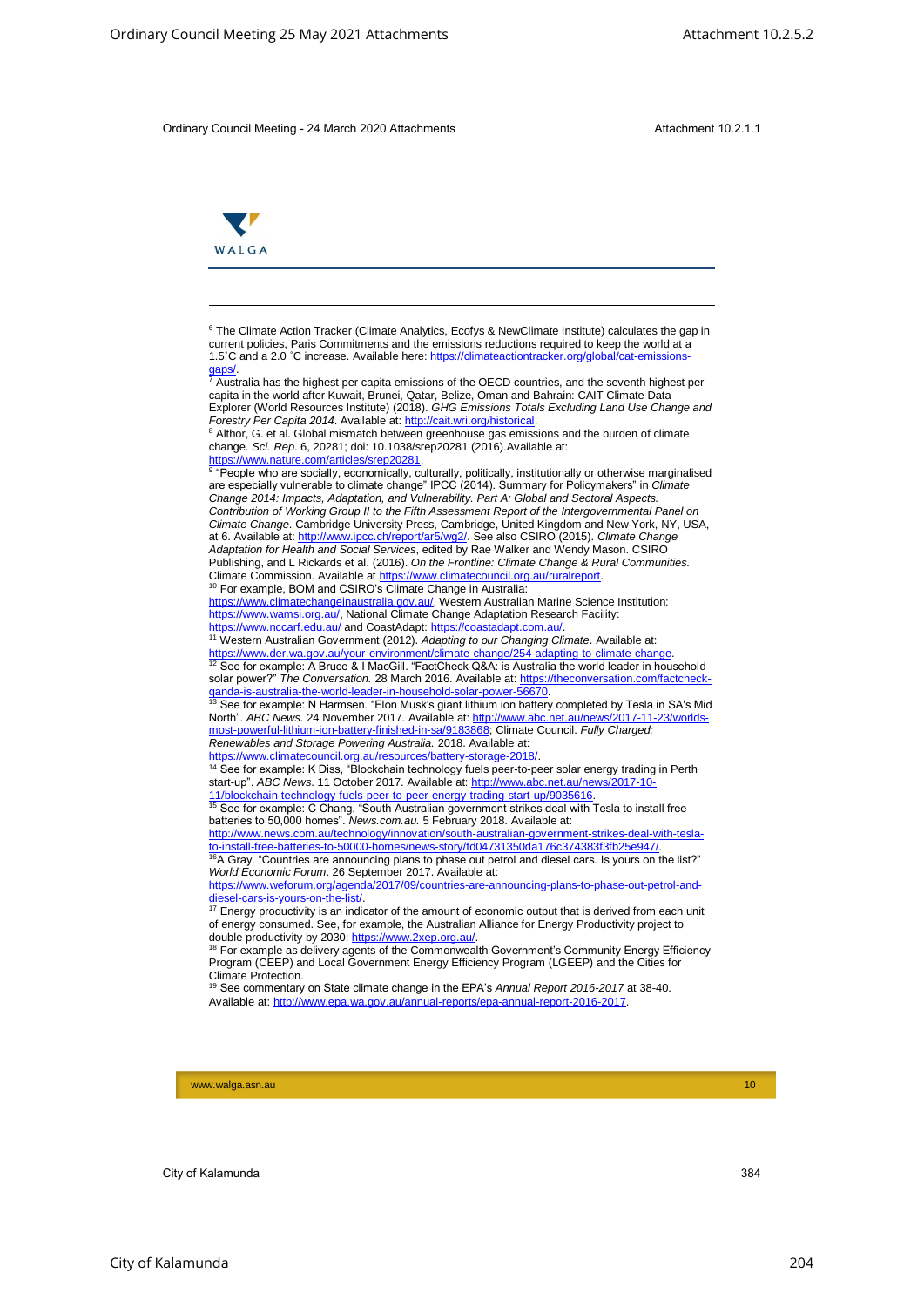

# **Appendix A**

# **Acronyms**

| WALGA<br>WORKING FOR LOCAL GOVERNMENT<br><b>Appendix A</b><br><b>Acronyms</b><br><b>BOM</b><br><b>Bureau of Meteorology</b><br><b>Climate Access Indicators Tool</b><br>CAIT<br><b>CEEP</b><br><b>Community Energy Efficiency Program</b><br>CO <sub>2</sub><br>Carbon dioxide<br><b>CPP</b><br><b>Cities for Climate Protection</b><br><b>CSIRO</b><br>Commonwealth Scientific and Industrial Research<br>Organisation<br>GHG<br>Greenhouse Gas<br><b>ICLEI</b><br>International Council for Local Environmental Initiatives<br>- Local Governments for Sustainability<br><b>IPCC</b><br>Intergovernmental Panel on Climate Change<br>LED<br><b>Light Emitting Diode</b><br>Local Government Energy Efficiency Program<br>LGEEP<br><b>NCCARF</b><br>National Climate Change Adaptation Research Facility<br><b>SDGs</b><br>Sustainable Development Goals<br><b>UNFCCC</b><br>United National Framework Convention on Climate<br>Change<br><b>WALGA</b><br>Western Australian Local Government Association<br><b>WAMSI</b><br>Western Australian Marine Science Institution<br><b>WANDRRA</b><br>Western Australia Natural Disaster Relief and Recovery<br>Arrangements<br>World Resources Institute<br><b>WRI</b> |  |  |  |
|--------------------------------------------------------------------------------------------------------------------------------------------------------------------------------------------------------------------------------------------------------------------------------------------------------------------------------------------------------------------------------------------------------------------------------------------------------------------------------------------------------------------------------------------------------------------------------------------------------------------------------------------------------------------------------------------------------------------------------------------------------------------------------------------------------------------------------------------------------------------------------------------------------------------------------------------------------------------------------------------------------------------------------------------------------------------------------------------------------------------------------------------------------------------------------------------------------------------|--|--|--|
|                                                                                                                                                                                                                                                                                                                                                                                                                                                                                                                                                                                                                                                                                                                                                                                                                                                                                                                                                                                                                                                                                                                                                                                                                    |  |  |  |
|                                                                                                                                                                                                                                                                                                                                                                                                                                                                                                                                                                                                                                                                                                                                                                                                                                                                                                                                                                                                                                                                                                                                                                                                                    |  |  |  |
|                                                                                                                                                                                                                                                                                                                                                                                                                                                                                                                                                                                                                                                                                                                                                                                                                                                                                                                                                                                                                                                                                                                                                                                                                    |  |  |  |
|                                                                                                                                                                                                                                                                                                                                                                                                                                                                                                                                                                                                                                                                                                                                                                                                                                                                                                                                                                                                                                                                                                                                                                                                                    |  |  |  |
|                                                                                                                                                                                                                                                                                                                                                                                                                                                                                                                                                                                                                                                                                                                                                                                                                                                                                                                                                                                                                                                                                                                                                                                                                    |  |  |  |
|                                                                                                                                                                                                                                                                                                                                                                                                                                                                                                                                                                                                                                                                                                                                                                                                                                                                                                                                                                                                                                                                                                                                                                                                                    |  |  |  |
|                                                                                                                                                                                                                                                                                                                                                                                                                                                                                                                                                                                                                                                                                                                                                                                                                                                                                                                                                                                                                                                                                                                                                                                                                    |  |  |  |
|                                                                                                                                                                                                                                                                                                                                                                                                                                                                                                                                                                                                                                                                                                                                                                                                                                                                                                                                                                                                                                                                                                                                                                                                                    |  |  |  |
|                                                                                                                                                                                                                                                                                                                                                                                                                                                                                                                                                                                                                                                                                                                                                                                                                                                                                                                                                                                                                                                                                                                                                                                                                    |  |  |  |
|                                                                                                                                                                                                                                                                                                                                                                                                                                                                                                                                                                                                                                                                                                                                                                                                                                                                                                                                                                                                                                                                                                                                                                                                                    |  |  |  |
|                                                                                                                                                                                                                                                                                                                                                                                                                                                                                                                                                                                                                                                                                                                                                                                                                                                                                                                                                                                                                                                                                                                                                                                                                    |  |  |  |
|                                                                                                                                                                                                                                                                                                                                                                                                                                                                                                                                                                                                                                                                                                                                                                                                                                                                                                                                                                                                                                                                                                                                                                                                                    |  |  |  |
|                                                                                                                                                                                                                                                                                                                                                                                                                                                                                                                                                                                                                                                                                                                                                                                                                                                                                                                                                                                                                                                                                                                                                                                                                    |  |  |  |
|                                                                                                                                                                                                                                                                                                                                                                                                                                                                                                                                                                                                                                                                                                                                                                                                                                                                                                                                                                                                                                                                                                                                                                                                                    |  |  |  |
|                                                                                                                                                                                                                                                                                                                                                                                                                                                                                                                                                                                                                                                                                                                                                                                                                                                                                                                                                                                                                                                                                                                                                                                                                    |  |  |  |
|                                                                                                                                                                                                                                                                                                                                                                                                                                                                                                                                                                                                                                                                                                                                                                                                                                                                                                                                                                                                                                                                                                                                                                                                                    |  |  |  |
|                                                                                                                                                                                                                                                                                                                                                                                                                                                                                                                                                                                                                                                                                                                                                                                                                                                                                                                                                                                                                                                                                                                                                                                                                    |  |  |  |
|                                                                                                                                                                                                                                                                                                                                                                                                                                                                                                                                                                                                                                                                                                                                                                                                                                                                                                                                                                                                                                                                                                                                                                                                                    |  |  |  |
|                                                                                                                                                                                                                                                                                                                                                                                                                                                                                                                                                                                                                                                                                                                                                                                                                                                                                                                                                                                                                                                                                                                                                                                                                    |  |  |  |
|                                                                                                                                                                                                                                                                                                                                                                                                                                                                                                                                                                                                                                                                                                                                                                                                                                                                                                                                                                                                                                                                                                                                                                                                                    |  |  |  |
|                                                                                                                                                                                                                                                                                                                                                                                                                                                                                                                                                                                                                                                                                                                                                                                                                                                                                                                                                                                                                                                                                                                                                                                                                    |  |  |  |
|                                                                                                                                                                                                                                                                                                                                                                                                                                                                                                                                                                                                                                                                                                                                                                                                                                                                                                                                                                                                                                                                                                                                                                                                                    |  |  |  |
|                                                                                                                                                                                                                                                                                                                                                                                                                                                                                                                                                                                                                                                                                                                                                                                                                                                                                                                                                                                                                                                                                                                                                                                                                    |  |  |  |
|                                                                                                                                                                                                                                                                                                                                                                                                                                                                                                                                                                                                                                                                                                                                                                                                                                                                                                                                                                                                                                                                                                                                                                                                                    |  |  |  |
|                                                                                                                                                                                                                                                                                                                                                                                                                                                                                                                                                                                                                                                                                                                                                                                                                                                                                                                                                                                                                                                                                                                                                                                                                    |  |  |  |
|                                                                                                                                                                                                                                                                                                                                                                                                                                                                                                                                                                                                                                                                                                                                                                                                                                                                                                                                                                                                                                                                                                                                                                                                                    |  |  |  |
|                                                                                                                                                                                                                                                                                                                                                                                                                                                                                                                                                                                                                                                                                                                                                                                                                                                                                                                                                                                                                                                                                                                                                                                                                    |  |  |  |
|                                                                                                                                                                                                                                                                                                                                                                                                                                                                                                                                                                                                                                                                                                                                                                                                                                                                                                                                                                                                                                                                                                                                                                                                                    |  |  |  |
|                                                                                                                                                                                                                                                                                                                                                                                                                                                                                                                                                                                                                                                                                                                                                                                                                                                                                                                                                                                                                                                                                                                                                                                                                    |  |  |  |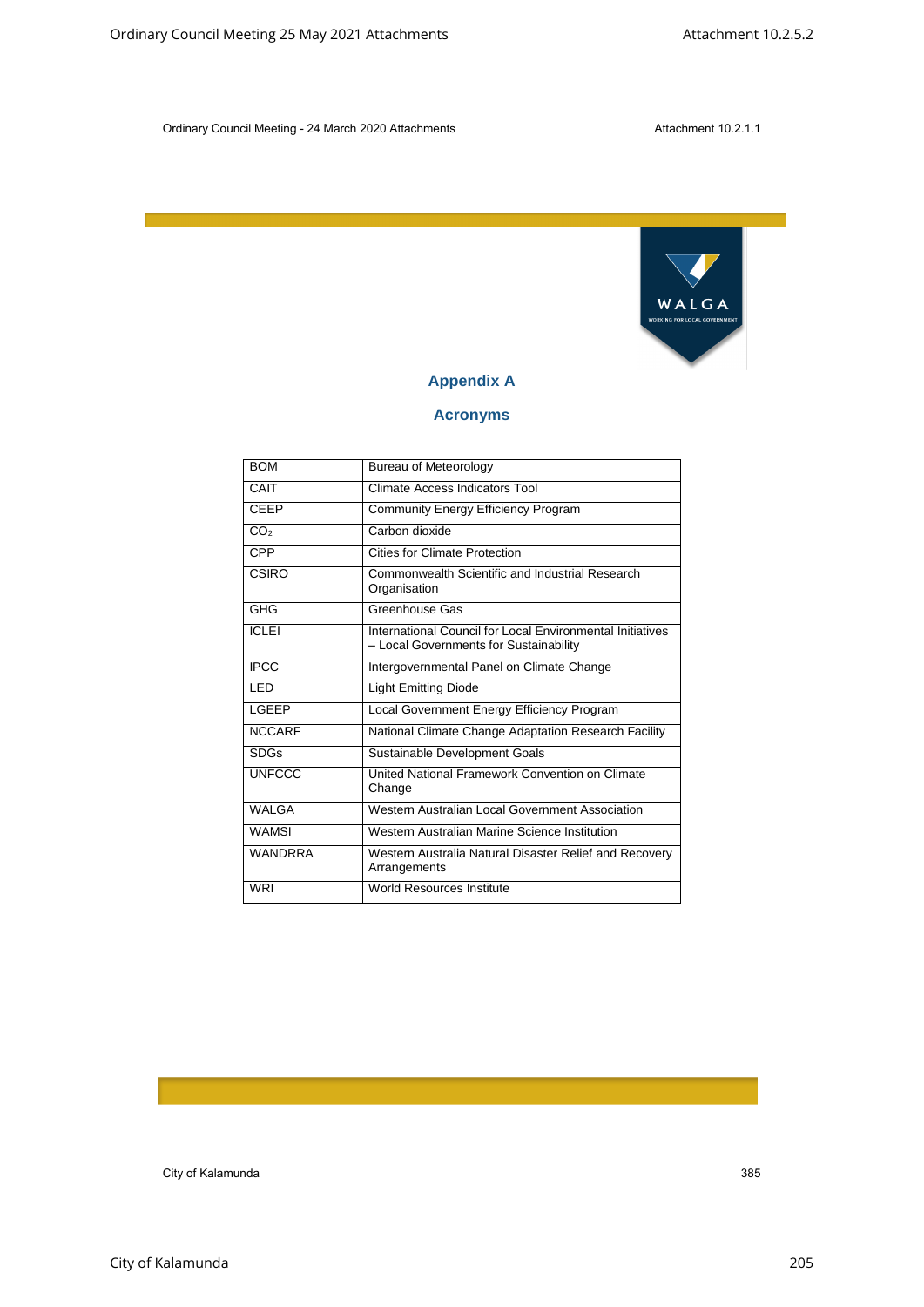

# **Appendix B**

#### **Background Information**

#### **Climate change in Australia**<sup>1</sup> **:**

- Australia's climate has warmed in both surface air temperature and surrounding sea surface temperature by around 1°C since 1910.
- By late this century, Australia's average temperature is projected to increase by 3–5°C compared to a 1986–2005 baseline under the current global trajectory of greenhouse gas emissions, 1.5–2.5 °C for a medium emissions scenario or 0.5–1.5 °C for a low emissions scenario.
- There has been, and will continue to be, an increase in the number of days with weather conducive to fire in southern and eastern Australia. The number of days is projected to double by the end of the century under a high emissions scenario.
- May–July rainfall has reduced by around 19 per cent since 1970 in the southwest.
- Winter rainfall is projected to decrease across southern Australia, by a median of 17 per cent with a range of 2–32 per cent under a high emissions scenario by the end of the century, relative to 1986–2005, with more time spent in drought.
- Past and ongoing emissions commit us to further sea-level rise around Australia of around 6–19 cm by 2030, relative to the 1986–2005 baseline. By 2100, sea level rise could exceed two metres<sup>2</sup>.
- The rise in mean sea level will amplify the effects of high tides and storm surges.

**Intergovernmental Panel on Climate Change (IPCC)**: This is the international body for assessing the science related to climate change. IPCC assessments provide a scientific basis for governments at all levels to develop climate related policies, and they underlie negotiations at the UN Climate Conferences. IPCC reports undergo multiple rounds of drafting and review to ensure they are comprehensive and objective and produced in an open and transparent way. Thousands of other experts contribute to the reports by acting as reviewers, ensuring the reports reflect the full range of views in the scientific community.

Paris Agreement: The first-ever universal, legally binding global climate deal, adopted by 195 countries at the UNFCCC Conference of Parties in Paris, December 2015. It aims to respond to the global climate change threat by keeping a global temperature rise this century well below 2°C above pre-industrial levels and to pursue efforts to limit the temperature increase even further to 1.5°C. It aims for global greenhouse gases to peak as soon as possible, and seeks to foster resilience and climate adaptation. Full text of the Paris Agreement is available [here.](http://unfccc.int/files/home/application/pdf/paris_agreement.pdf) As of November 2017, all 195 countries have signed on to the Paris Agreement. The United States of America has indicated an intention to withdraw (it is unable to withdraw until November 2020). Further information tracking country ratifications and targets is available [here.](http://cait.wri.org/indc/) City of Care of May 2021 Attachments Attachments Attachment 10.25.2<br>
City of Care of May 2021 Attachment<br>
Since The City of Care of May 2021 Attachment<br>
Since The City of Care of Care of Care of Care of Care of Care of Ca

**Sustainable Development Goals (SDGs):** In September 2015, 193 countries (including Australia) agreed to the United Nations 17 Sustainable Development Goals (SDGs) and 169 targets. The SDGs are a successor to the Millennium Development Goals, but unlike the Millennium Development Goals, relate to all developed and emerging countries, as well as

www.walga.asn.au 2007 - 2008 - 2008 - 2008 - 2008 - 2008 - 2008 - 2008 - 2008 - 2008 - 2008 - 2008 - 2008 - 20<br>2008 - 2008 - 2008 - 2008 - 2008 - 2008 - 2008 - 2008 - 2008 - 2008 - 2008 - 2008 - 2008 - 2008 - 2008 - 2008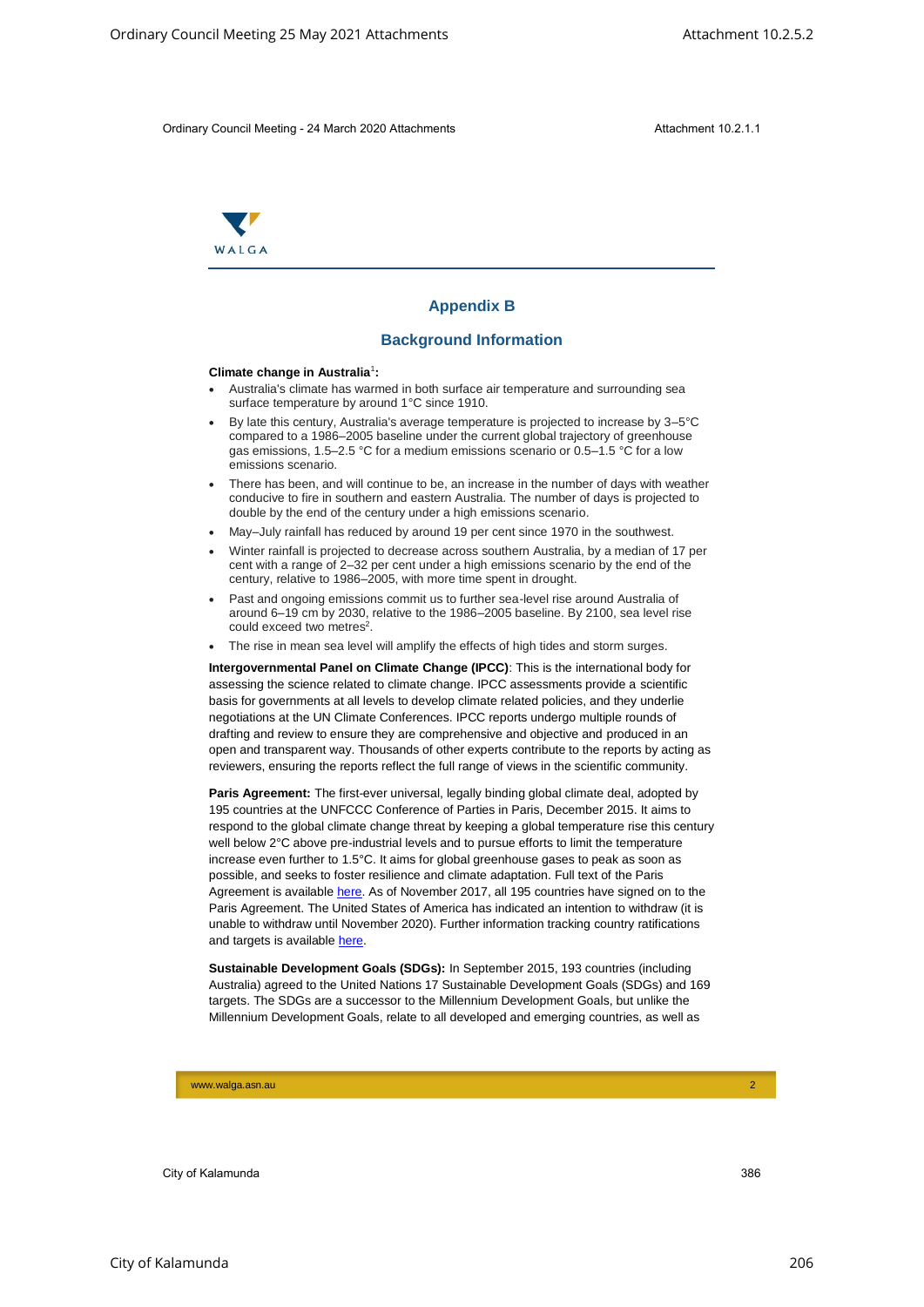

| Ordinary Council Meeting - 24 March 2020 Attachments                                                                                                                                                                                                                                                                                                                                                                                                                                                                                                                                                                                                                                |                                                                                                                                                                                                                                                                                                                                                                                                                                        | Attachment 10.2.1.1                                  |  |
|-------------------------------------------------------------------------------------------------------------------------------------------------------------------------------------------------------------------------------------------------------------------------------------------------------------------------------------------------------------------------------------------------------------------------------------------------------------------------------------------------------------------------------------------------------------------------------------------------------------------------------------------------------------------------------------|----------------------------------------------------------------------------------------------------------------------------------------------------------------------------------------------------------------------------------------------------------------------------------------------------------------------------------------------------------------------------------------------------------------------------------------|------------------------------------------------------|--|
| WALGA                                                                                                                                                                                                                                                                                                                                                                                                                                                                                                                                                                                                                                                                               |                                                                                                                                                                                                                                                                                                                                                                                                                                        |                                                      |  |
| developing countries. They aim to end poverty, hunger and inequality, take action on climate<br>change and the environment, improve access to health and education, build strong<br>institutions and partnerships, and more. Aims include climate action (Goal 13), affordable<br>and clean energy (Goal 7), responsible consumption and production (Goal 12) and<br>sustainable cities and communities (Goal 11). For further information on how the SDGs are<br>relevant to Local Governments, see the Global Network of Cities, Local and Regional<br>Government (UCLG) publication "The Sustainable Development Goals: What Local<br>governments need to know", available here. |                                                                                                                                                                                                                                                                                                                                                                                                                                        |                                                      |  |
| United Nations Framework Convention on Climate Change (UNFCCC): an international<br>environmental treaty adopted on 9 May 1992. The UNFCCC objective is to "stabilise<br>greenhouse gas concentrations in the atmosphere at a level that would prevent dangerous<br>anthropogenic interference with the climate system".                                                                                                                                                                                                                                                                                                                                                            |                                                                                                                                                                                                                                                                                                                                                                                                                                        |                                                      |  |
|                                                                                                                                                                                                                                                                                                                                                                                                                                                                                                                                                                                                                                                                                     | Western Australia Natural Disaster Relief and Recovery Arrangements (WANDRRA):<br>provides a range of financial relief measures to assist communities to recover from an<br>eligible natural disaster event, jointly funded by the Western Australian and Australian<br>Governments, which reimburses Local Governments for the restoration and replacement of                                                                         |                                                      |  |
|                                                                                                                                                                                                                                                                                                                                                                                                                                                                                                                                                                                                                                                                                     | essential public assets owned by a local government to the extent necessary to restore the<br>asset to the equivalent of its pre-disaster standard.                                                                                                                                                                                                                                                                                    |                                                      |  |
|                                                                                                                                                                                                                                                                                                                                                                                                                                                                                                                                                                                                                                                                                     | Western Australian Local Government action on climate change: WA Local<br>Governments have, for a number of years, been actively engaged in a range of climate<br>change mitigation and adaptation activity, together with education and encouraging<br>awareness and behaviour change amongst residents. Many Local Governments have made<br>voluntary commitments or pledges in relation to climate change, including the following: |                                                      |  |
| <b>Pledge</b>                                                                                                                                                                                                                                                                                                                                                                                                                                                                                                                                                                                                                                                                       | <b>Description</b>                                                                                                                                                                                                                                                                                                                                                                                                                     | Number of Local<br>Government<br><b>Participants</b> |  |
| <b>Local Government</b><br><b>Climate Change</b><br><b>Declaration</b>                                                                                                                                                                                                                                                                                                                                                                                                                                                                                                                                                                                                              | Developed by WALGA. A voluntary<br>opportunity for Local Governments to<br>demonstrate their political commitment to<br>locally appropriate climate change adaptation<br>and mitigation action. <sup>3</sup>                                                                                                                                                                                                                           | 40<br>(representing 65%<br>of the WA<br>population)  |  |
| <b>Divesting from</b><br>fossil fuels                                                                                                                                                                                                                                                                                                                                                                                                                                                                                                                                                                                                                                               | Commitment to shift money out of banks that<br>fund fossil fuels. <sup>4</sup>                                                                                                                                                                                                                                                                                                                                                         | 12<br>(representing 30%<br>of the WA<br>population)  |  |
| <b>Compact of Mayors</b>                                                                                                                                                                                                                                                                                                                                                                                                                                                                                                                                                                                                                                                            | A coalition of city leaders around the world<br>committed to addressing climate change. <sup>5</sup>                                                                                                                                                                                                                                                                                                                                   | $\overline{4}$                                       |  |
| <b>Cities Power</b><br>Partnership                                                                                                                                                                                                                                                                                                                                                                                                                                                                                                                                                                                                                                                  | Launched July 2017 by the Climate Council,<br>aims to celebrate and accelerate emission<br>reductions and clean energy in Australian<br>towns and cities. <sup>6</sup>                                                                                                                                                                                                                                                                 | 10                                                   |  |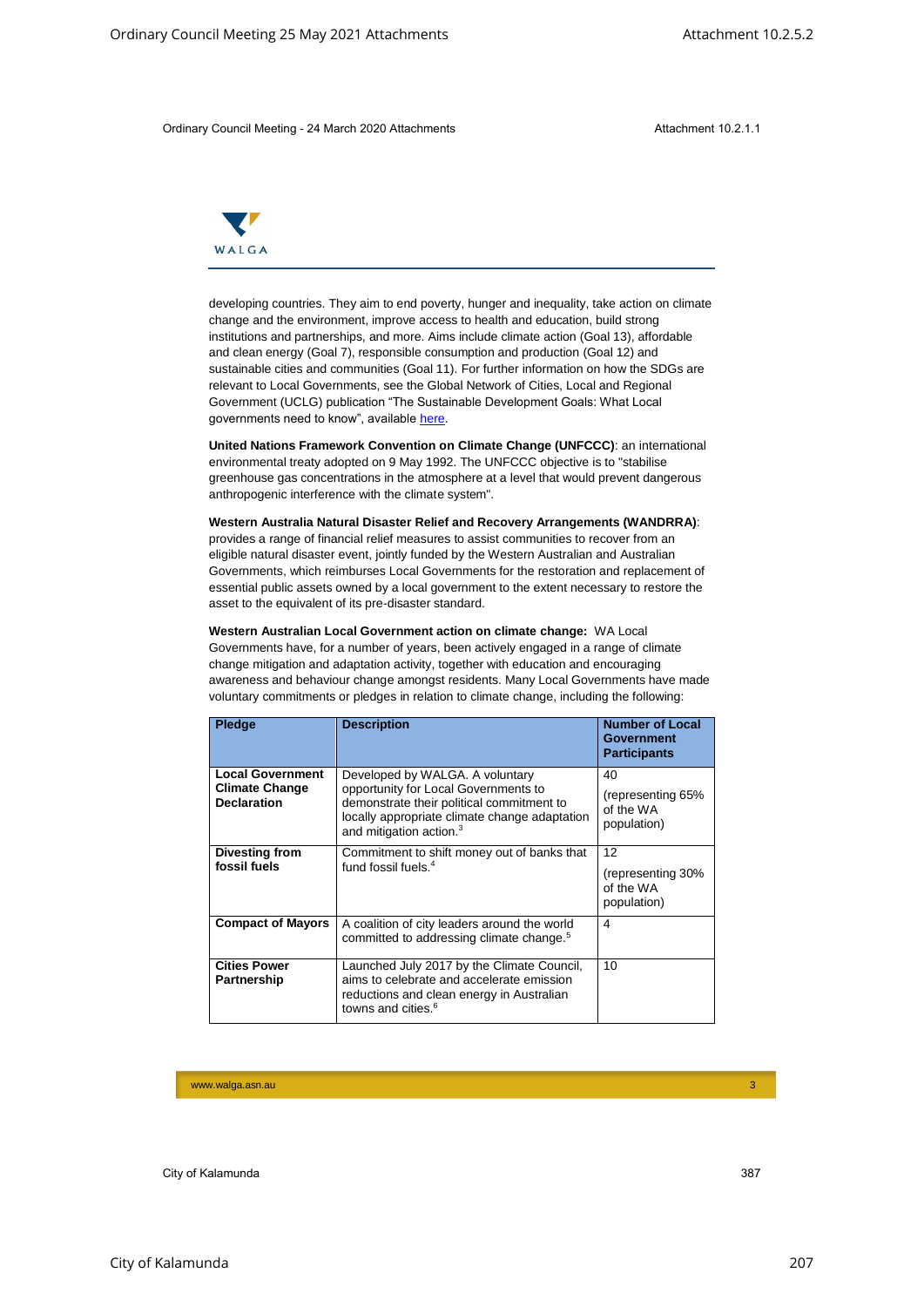

|       | Ordinary Council Meeting - 24 March 2020 Attachments                                                                                                                                                                                                                                                                                                                                                                                                                                                                                                                                                                                                                                                                                                                                                                                                                                                                                                                                                                                                                                                                     |                      | Attachment 10.2.1.1                                                                                  |
|-------|--------------------------------------------------------------------------------------------------------------------------------------------------------------------------------------------------------------------------------------------------------------------------------------------------------------------------------------------------------------------------------------------------------------------------------------------------------------------------------------------------------------------------------------------------------------------------------------------------------------------------------------------------------------------------------------------------------------------------------------------------------------------------------------------------------------------------------------------------------------------------------------------------------------------------------------------------------------------------------------------------------------------------------------------------------------------------------------------------------------------------|----------------------|------------------------------------------------------------------------------------------------------|
|       |                                                                                                                                                                                                                                                                                                                                                                                                                                                                                                                                                                                                                                                                                                                                                                                                                                                                                                                                                                                                                                                                                                                          |                      |                                                                                                      |
| WALGA |                                                                                                                                                                                                                                                                                                                                                                                                                                                                                                                                                                                                                                                                                                                                                                                                                                                                                                                                                                                                                                                                                                                          |                      |                                                                                                      |
|       | In the past, Western Australian Local Governments have been key delivery agents of<br>Commonwealth Government climate change mitigation programs, such as the Community<br>Energy Efficiency Program (CEEP), the Local Government Energy Efficiency Program<br>(LGEEP) and the Cities for Climate Protection (CCP) Program that was delivered by ICLEI<br>with Commonwealth Government support. The LGEEP and CEEP grants assisted Local<br>Governments in undertaking a wide range of building energy efficiency, LED public lighting<br>and geothermal projects.                                                                                                                                                                                                                                                                                                                                                                                                                                                                                                                                                       |                      |                                                                                                      |
|       | Program                                                                                                                                                                                                                                                                                                                                                                                                                                                                                                                                                                                                                                                                                                                                                                                                                                                                                                                                                                                                                                                                                                                  | <b>Program dates</b> | <b>WA Local Government</b><br>participants                                                           |
|       | <b>Cities for Climate Protection</b>                                                                                                                                                                                                                                                                                                                                                                                                                                                                                                                                                                                                                                                                                                                                                                                                                                                                                                                                                                                                                                                                                     | 1999-2006            | 30                                                                                                   |
|       | <b>Local Government Energy</b><br>Efficiency Program (LGEEP)                                                                                                                                                                                                                                                                                                                                                                                                                                                                                                                                                                                                                                                                                                                                                                                                                                                                                                                                                                                                                                                             | 2011-2014            | 50 (includes 1 WALGA<br>grant)                                                                       |
|       | <b>Community Energy Efficiency</b><br>Program (CEEP)                                                                                                                                                                                                                                                                                                                                                                                                                                                                                                                                                                                                                                                                                                                                                                                                                                                                                                                                                                                                                                                                     | 2011-2016            | 15 (includes 1 WALGA<br>grant)                                                                       |
|       | Emissions Reduction Fund (ERF)                                                                                                                                                                                                                                                                                                                                                                                                                                                                                                                                                                                                                                                                                                                                                                                                                                                                                                                                                                                                                                                                                           | 2014-present         | 2 (both transitioned from<br>the Carbon Farming<br>Initiative)                                       |
|       | Adaptation is a current issue for Local Government, particularly as the effects of climate<br>change are now unequivocally being felt, and Local Governments are in a position where<br>they need to be planning for further effects of climate change in the future.<br>The Western Australian State Government provides around \$1.3 million funding per year<br>under the CoastWest, Coastal Management Plan Assistance Program and Coastal<br>Adaptation and Protection programs. In contrast, the New South Wales State Government<br>(with a coastline one sixth the length of Western Australia), is providing \$63 million over five<br>years. The Queensland State Government (with a coastline a little over half the length of<br>Western Australia) provides \$12 million dollars over three years.<br>The Western Australian state planning system has encompassed coastal adaptation<br>planning, but this has not yet been expanded to deal with other current and expected issues<br>such as changes in temperature, rainfall and extreme weather events (including floods),<br>heatwaves and bushfires. |                      |                                                                                                      |
|       |                                                                                                                                                                                                                                                                                                                                                                                                                                                                                                                                                                                                                                                                                                                                                                                                                                                                                                                                                                                                                                                                                                                          |                      | <sup>1</sup> CSIRO 2016 State of the Climate. https://www.csiro.au/en/Showcase/state-of-the-climate. |

<sup>&</sup>lt;sup>1</sup> CSIRO 2016 State of the Climate. https://www.csiro.au/en/Showcase/state-of-the-climate <sup>2</sup> B Dennis and C Mooney. 2016. 'Scientists nearly double sea level rise projections for 2100, because of Antarctica'. *The Washington Post*. 30 March 2016. Available at:

[https://www.washingtonpost.com/news/energy-environment/wp/2016/03/30/antarctic-loss-could](https://www.washingtonpost.com/news/energy-environment/wp/2016/03/30/antarctic-loss-could-double-expected-sea-level-rise-by-2100-scientists-say/?noredirect=on&utm_term=.574c448f582f)ouble-expected-sea-level-rise-by-2100-scientists-say/?noredirect=on&utm\_term=.574c448f582 <sup>3</sup> For further information see here: [http://walga.asn.au/Policy-Advice-and-](http://walga.asn.au/Policy-Advice-and-Advocacy/Environment/Climate-Change.aspx)[Advocacy/Environment/Climate-Change.aspx.](http://walga.asn.au/Policy-Advice-and-Advocacy/Environment/Climate-Change.aspx)